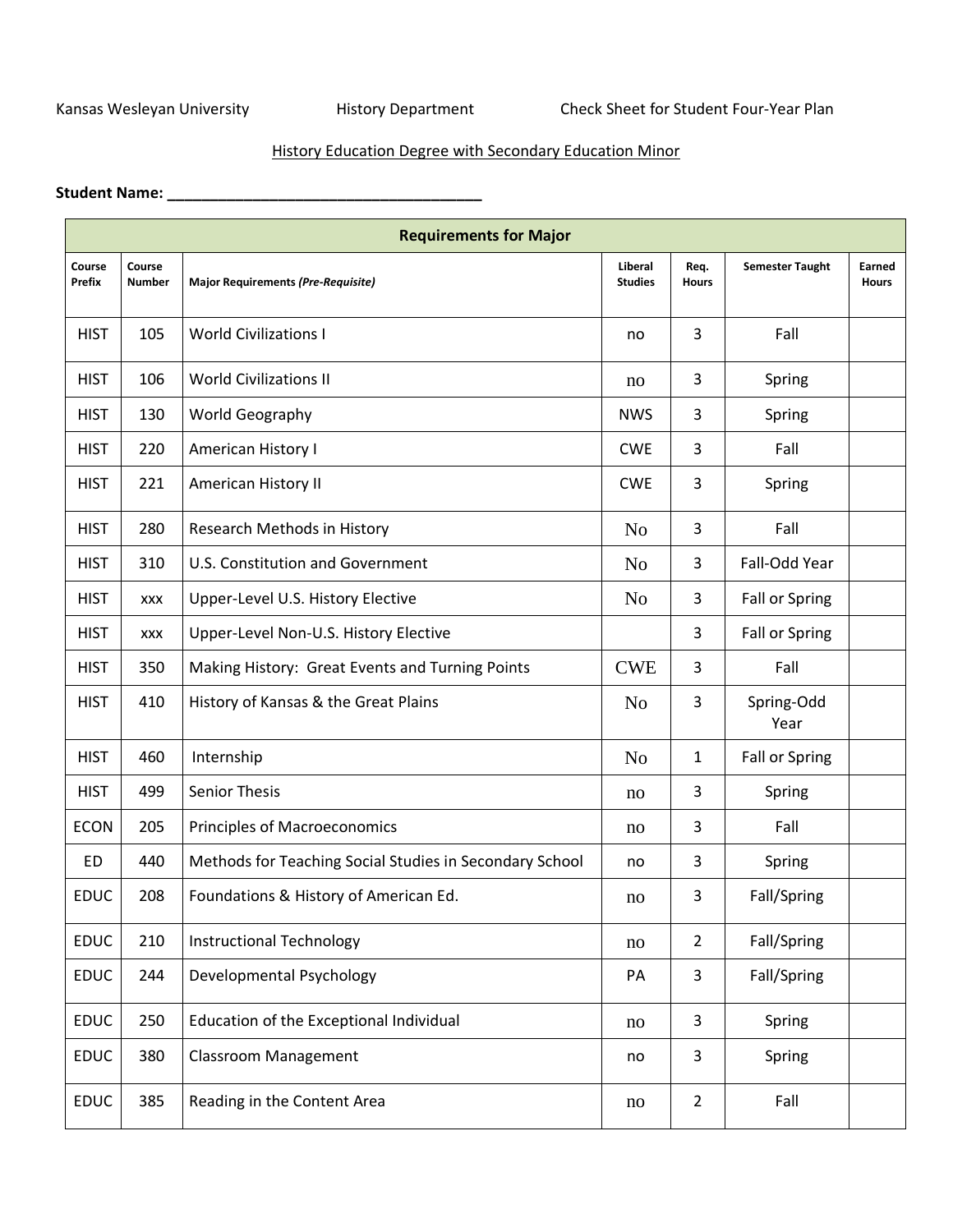| <b>EDUC</b>                           | 388                                   | Methods of Teaching Secondary School                      | no               | 3              | Fall        |  |
|---------------------------------------|---------------------------------------|-----------------------------------------------------------|------------------|----------------|-------------|--|
| <b>EDUC</b>                           | 415                                   | <b>Educational Psychology</b>                             | no               | 3              | Spring      |  |
| <b>EDUC</b>                           | 438                                   | <b>Clinical Practice Seminar</b>                          | no               | $\overline{2}$ | Fall/Spring |  |
| <b>EDUC</b>                           | 470                                   | <b>Clinical Practice</b>                                  | no               | 10             | Fall/Spring |  |
| COMM                                  | 130                                   | <b>Public Speaking</b>                                    | <b>HE</b>        | 3              | Fall/Spring |  |
|                                       | <b>SOCI 131 or</b><br><b>PSYC 101</b> | The Sociological Imagination or Introductory Psychology   | PA               | 3              | Fall/Spring |  |
| <b>SOCI 250 or</b><br><b>SOCI 240</b> |                                       | Racial & Ethnic Minorities or Inequity and Stratification | no<br><b>CWE</b> | 3              | Fall/Spring |  |
| <b>SPES</b>                           | 120                                   | Personal, Community, and Global Health                    | <b>CWE</b>       | 3              | Fall/Spring |  |
|                                       |                                       |                                                           |                  |                |             |  |
|                                       |                                       |                                                           |                  |                |             |  |
|                                       |                                       |                                                           |                  |                |             |  |
|                                       |                                       |                                                           |                  |                |             |  |
|                                       |                                       | <b>Total Major + Minor Hours:</b>                         |                  | 89             |             |  |

## **DEGREE REQUIPREMENTS**

| <b>BACHELOR OF ARTS:</b>             |     |                                                                                                                                                                                       |  |
|--------------------------------------|-----|---------------------------------------------------------------------------------------------------------------------------------------------------------------------------------------|--|
| <b>Total Hours in Major + Minor:</b> | 89  |                                                                                                                                                                                       |  |
| <b>Foundational Courses:</b>         | 12  |                                                                                                                                                                                       |  |
| <b>Liberal Studies:</b>              | 24  | 7 hours liberal studies<br>remain that are not<br>covered by required<br>classes. Need one<br>more Human<br>Expression course<br>and one more Natural<br>World Stewardship<br>course. |  |
| <b>Suggested Courses:</b>            |     |                                                                                                                                                                                       |  |
| <b>ELECTIVES:</b>                    | 12  |                                                                                                                                                                                       |  |
| <b>TOTAL GRADUATION HOURS:</b>       | 120 |                                                                                                                                                                                       |  |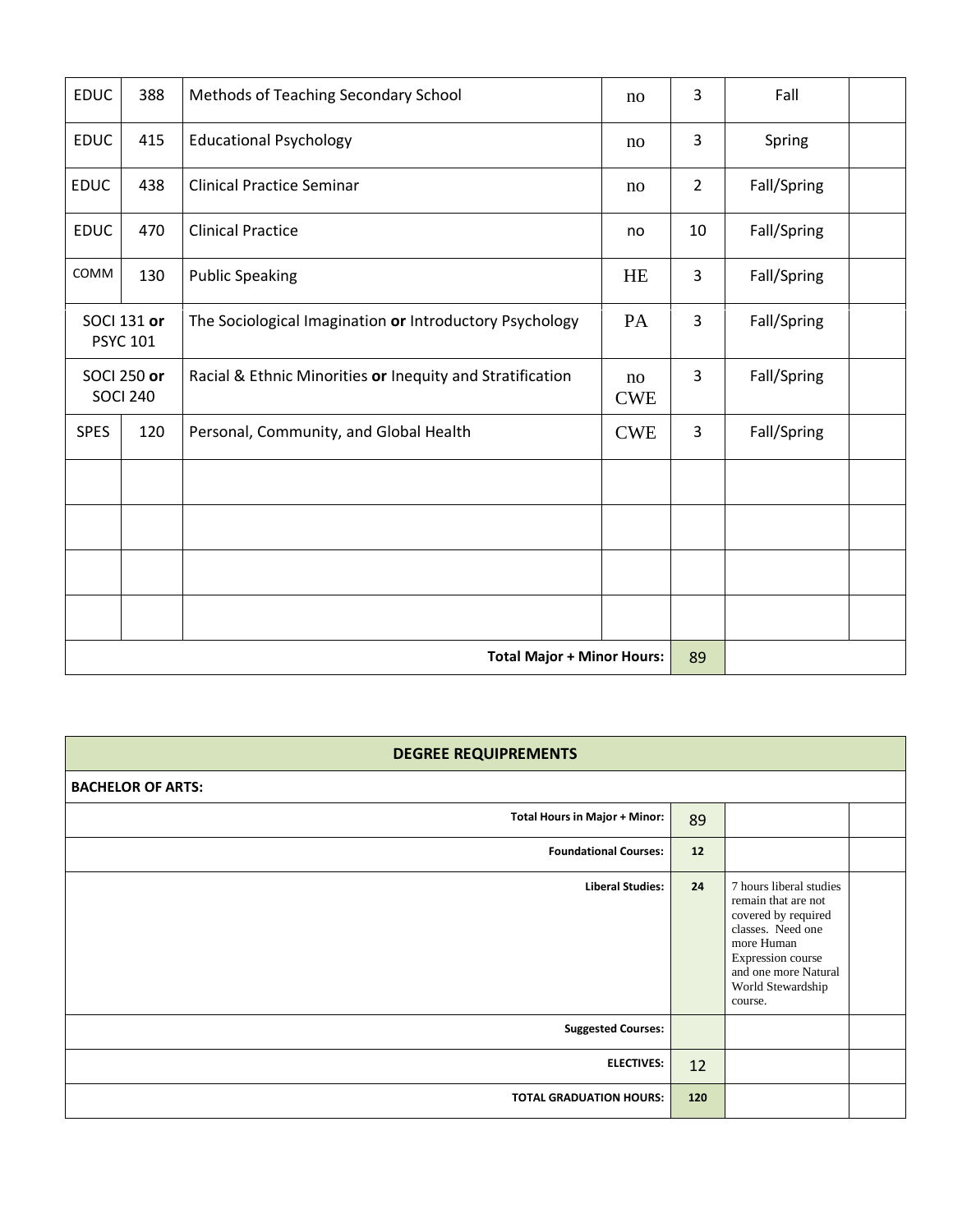## **SUGGESTED SEQUENCE Major: History Education with Minor Secondary Education**

|                   | <b>FALL OF YEAR ONE</b> |       |                 |
|-------------------|-------------------------|-------|-----------------|
| Prefix and Number | Course Title            |       | Credit<br>Hours |
|                   | Intro. Engl. Comp.      |       | 3               |
|                   | Math Course             |       | 3               |
|                   | Wes. Exp.               |       | 2               |
|                   | Wes. Heritage           |       | 1               |
|                   | World Civ. 1            |       | 3               |
| COMM130           | Public Speaking (HE)    |       | 3               |
|                   |                         |       |                 |
|                   |                         |       |                 |
|                   |                         | Total | 15              |

| <b>FALL OF YEAR ONE</b>     |                 |                      | <b>SPRING OF YEAR ONE</b> |                 |
|-----------------------------|-----------------|----------------------|---------------------------|-----------------|
| Course Title                | Credit<br>Hours | Prefix and<br>Number | <b>Course Title</b>       | Credit<br>Hours |
| Intro. Engl. Comp.          | 3               |                      | Intermed. Engl. Comp.     | 3               |
| Math Course                 | 3               |                      | World Civ. II             | 3               |
| Wes. Exp.                   | 2               |                      | World Geography (NWS)     | 3               |
| Wes. Heritage               | 1               | <b>PSYC101</b>       | Intro. Psych. (PA)        | 3               |
| World Civ. 1                | 3               |                      | HE liberal studies course | 3               |
| <b>Public Speaking (HE)</b> | 3               |                      |                           |                 |
|                             |                 |                      |                           |                 |
|                             |                 |                      |                           |                 |
| Total                       | 15              |                      | Total                     | 15              |

| <b>FALL OF YEAR TWO</b>       |    |                | <b>SPRING OF YEAR TWO</b>            |
|-------------------------------|----|----------------|--------------------------------------|
| NWS liberal studies course    | 4  |                | Apply to the teacher ed. program     |
| American History I (CWE)      | 3  |                | American Hist. II (CWE)              |
| Research Methods in Hist.     | 3  |                | Instructional Tech.                  |
| Foundations and Hist. Am. Ed. | 3  | <b>SPES120</b> | Personal & Comm. Health              |
| Developmental Psych. (PA)     | 3  | EDUC250        | Ed. Exceptional Indiv.               |
|                               |    | SOCI240        | Inequality & Stratification<br>(CWE) |
|                               |    |                |                                      |
|                               |    |                |                                      |
|                               |    |                |                                      |
| Total                         | 16 |                | Tot                                  |

| <b>FALL OF YEAR TWO</b>         |    | <b>SPRING OF YEAR TWO</b> |                                      |    |
|---------------------------------|----|---------------------------|--------------------------------------|----|
| NWS liberal studies course<br>4 |    |                           | Apply to the teacher ed. program     |    |
| American History I (CWE)        | 3  |                           | American Hist. II (CWE)              | 3  |
| Research Methods in Hist.       | 3  |                           | Instructional Tech.                  | 2  |
| Foundations and Hist. Am. Ed.   | 3  | SPES120                   | Personal & Comm. Health              | 3  |
| Developmental Psych. (PA)       | 3  | EDUC250                   | Ed. Exceptional Indiv.               | 3  |
|                                 |    | <b>SOCI240</b>            | Inequality & Stratification<br>(CWE) | 3  |
|                                 |    |                           |                                      |    |
|                                 |    |                           |                                      |    |
|                                 |    |                           |                                      |    |
| Total                           | 16 |                           | Total                                | 14 |